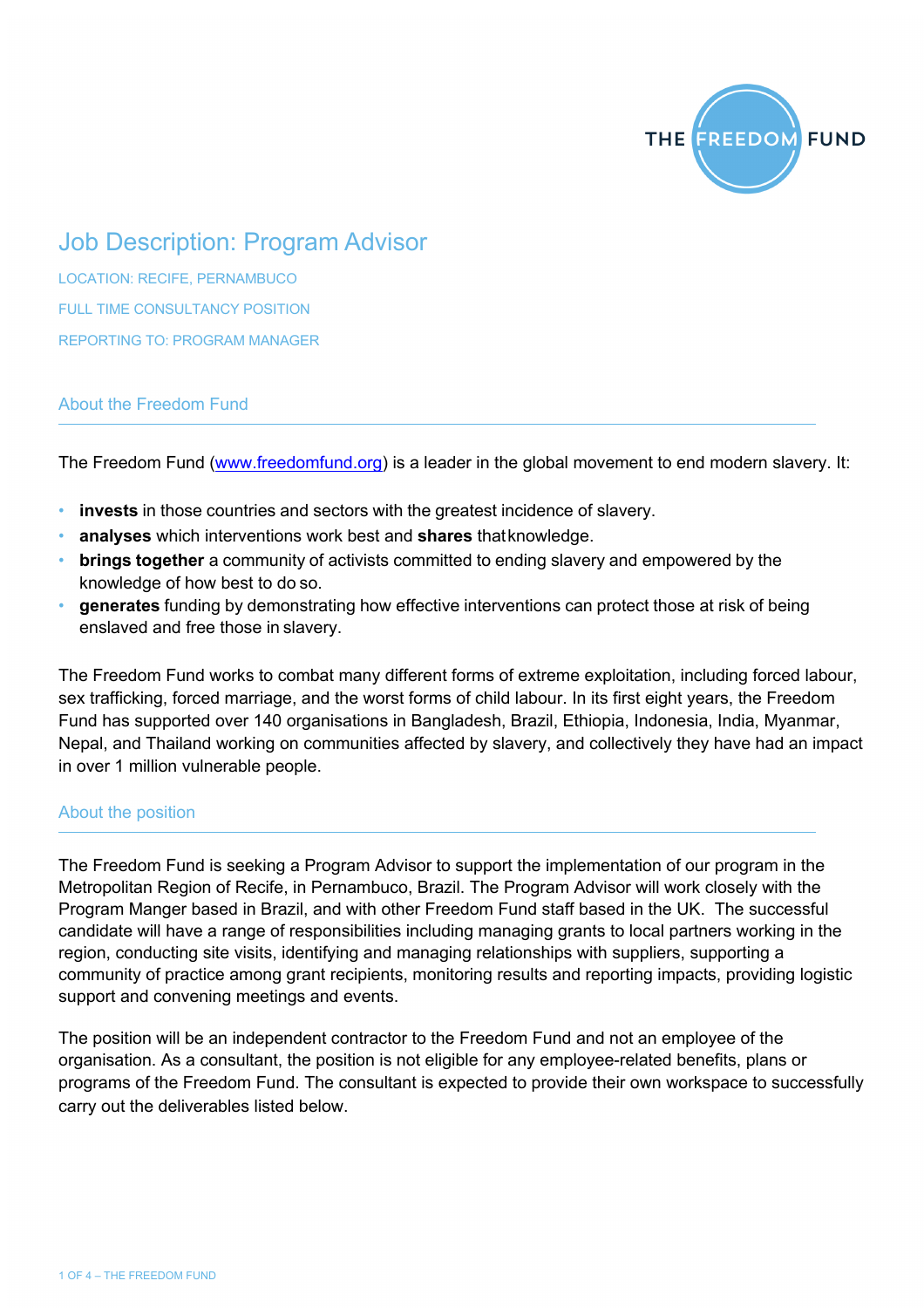This is expected to be a full-time assignment. The successful candidate will be given a one-year contract which will be reviewed annually with the potential for renewal.

# About the program

The commercial sexual exploitation of children (CSEC) is a vast but invisible problem in Brazil. The pandemic has further exacerbated the exploitative circumstances that vulnerable children and their families are subject to, and increased their risk of being trafficked and sexually exploited. The Freedom Fund's long-term strategy to tackle this devastating issue is to develop a full hotspot program to reduce the prevalence of CSEC in the Metropolitan Region of Recife, in Pernambuco, Brazil. The strategy for this new hotspot program has been developed in consultation with a large range of relevant stakeholders and the program will be set-up over the coming months. A team of global experts has been conducting rigorous research on the prevalence of CSEC in the region and on including voices of survivors. Since last year, the Freedom Fund has also been working with local partners to provide emergency relief to vulnerable communities affected by covid-19, and to conduct pilot initiatives to tackle the problem.

#### **Responsibilities**

Working with the programs team in London, Program Manager and Program Advisor in Brazil, the successful candidate will manage and implement the Freedom Fund's program in the Metropolitan Region of Recife (RMR). Responsibilities will include, but are not limited to:

- Support implementation of the program in the RMR districts, working closely with local grantee partners, local government officials, and other key stakeholders.
- Work closely with local grantee partners to ensure they are able to meet donor compliance requirements and to complete financial and narrative reports.
- Conduct regular office and program site visits of grant recipients.
- Facilitate reviews of grant recipients' operations, processes, and policies, such as financial reviews and organisational capacity assessments.
- Contribute to the development and coordination of capacity building plans for grant recipients.
- Review grant recipients' quarterly data and financial reports, giving feedback and supporting grant recipients to improve quality of their reporting.
- Provide financial oversight of grant recipient budgets and ensure strong financial management and reporting.
- Support the coordination of program-level research and evaluation projects among grant recipients.
- Assist in the development and facilitation of a learning community/network of implementing organisations/partners, and their outreach and advocacy.
- Identify, vet, manage relationships, and coordinate work with technical assistance providers.
- Coordinate and attend various meetings for a diverse range of stakeholders, including grant recipients, government stakeholders, and other service providers.
- Provide logistical support for Freedom Fund representatives and other donors to visit the program.
- Contribute to the design and implementation of local and national level advocacy strategies, working closely with government representatives and advocacy networks.
- Communicate progress, challenges, and lessons learned related to program deliverables with members of the the Freedom Fund team on a regular basis.
- Collaborate with other members of the Freedom Fund in other countries and headquarters, as needed.
- Carry out other relevant assignments on behalf of the Freedom Fund, as requested.

#### Qualifications and experience

The Freedom Fund seeks a commited, thoughtful and self-motivated junior Program Advisor, capable of working with limited supervision and of quickly establishing effective relationships with a wide range of stakeholders. The successful candidate will have experience working with poor and marginalised communities and a track record of successful program management and implementation.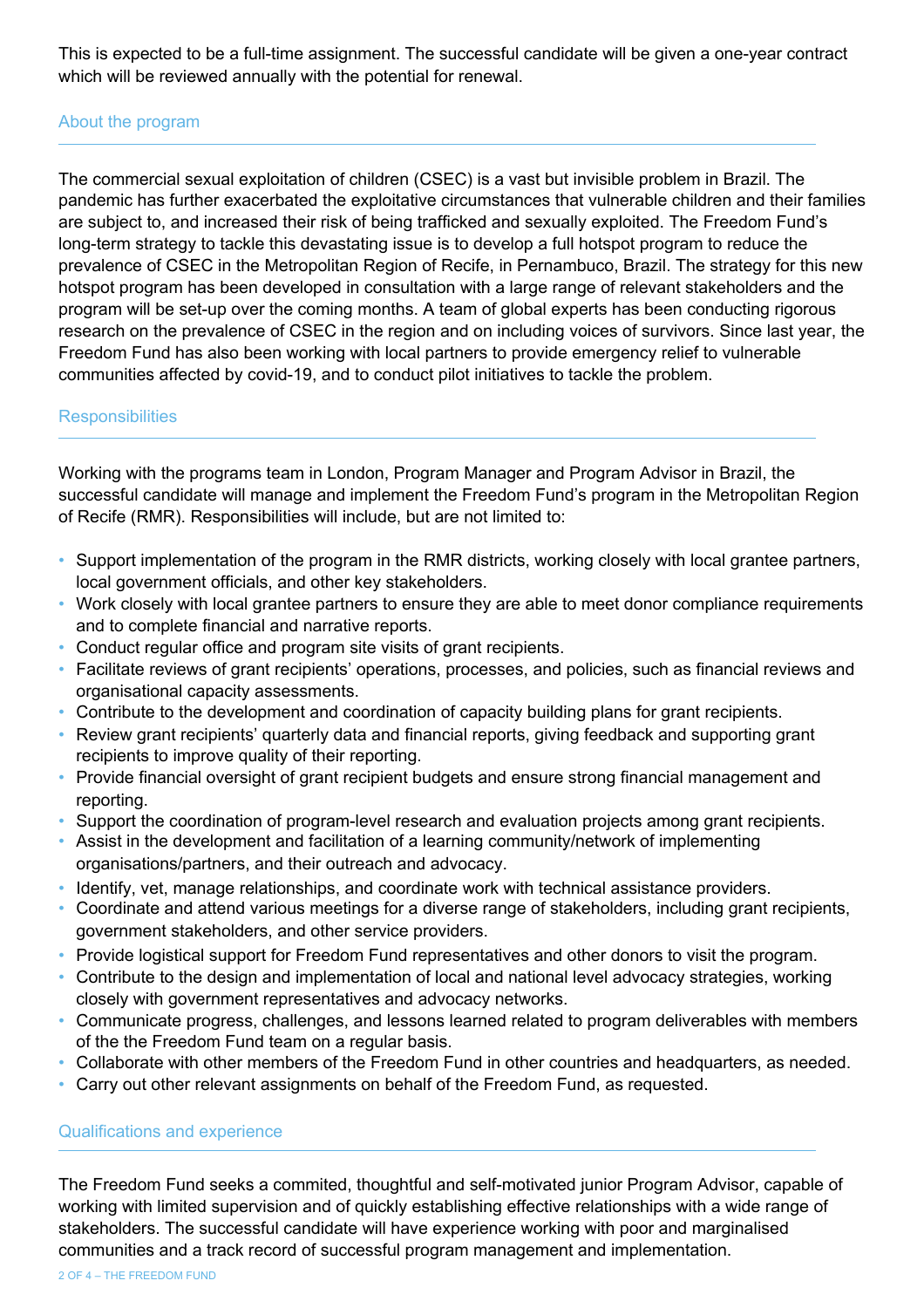#### **Essential**

- 2-3 years of experience in project management/coordination and and community development in Brazil.
- Knowledge of and experience working in the areas of human rights, violence against children, child labour, human trafficking, community development or related issues.
- Experience in managing grants and projects.
- Experience in monitoring and evaluation of grants and programs, including data collection, data management, and financial monitoring.
- Experience working with vulnerable populations in a highly sensitive environment.
- Fluency in English.

#### Desirable

- Experience liaising with and hosting donors.
- Grant making experience on behalf of an international organisation to local civil society organisations.
- Knowledge of and experience in other key areas, such as, workers' rights, economic empowerment, mental health, migration, environmental rights, an asset.
- Knowledge and experience working with the movement to tackle sexual violence against children in Brazil, and/or child labour, human rights, or anti-human trafficking initiatives.
- Experience managing projects funded by institutional donors (such as JTIP, EU, USAID) is highly desirable.
- Experience of victim/witness protection, safeguarding challenges, and risk management strategies.

# Personal attributes

# **Essential**

- Committed to the Freedom Fund's values and passionate about human rights issues.
- Strong communications skills.
- Detail oriented with the ability to manage and track data across multiple grant recipients.
- Strong group facilitation skills and community organising skills.
- Strong problem-solving, analytical, and organisational skills.
- Ability to manage multiple deadlines.
- Ability to take initiative and work independently.
- Ability to form good working relationships with survivor groups, local grantee partners, government, INGOs, and other local stakeholders.
- A positive attitude, willingness to support team members to meet short-term needs in a fast-paced environment.
- Proven experience working effectively in a cross-cultural team.

# Location

- Strong preference will be given to candidates who reside in the Recife Metropolitan Region.
- Based in Recife.

# Compensation

- \$39,438 \$40,475 USD per annum, dependant on experience
- 33 days of annual leave, inclusive of national holidays.
- Medical insurance contribution of up to \$4,800 USD per annum.